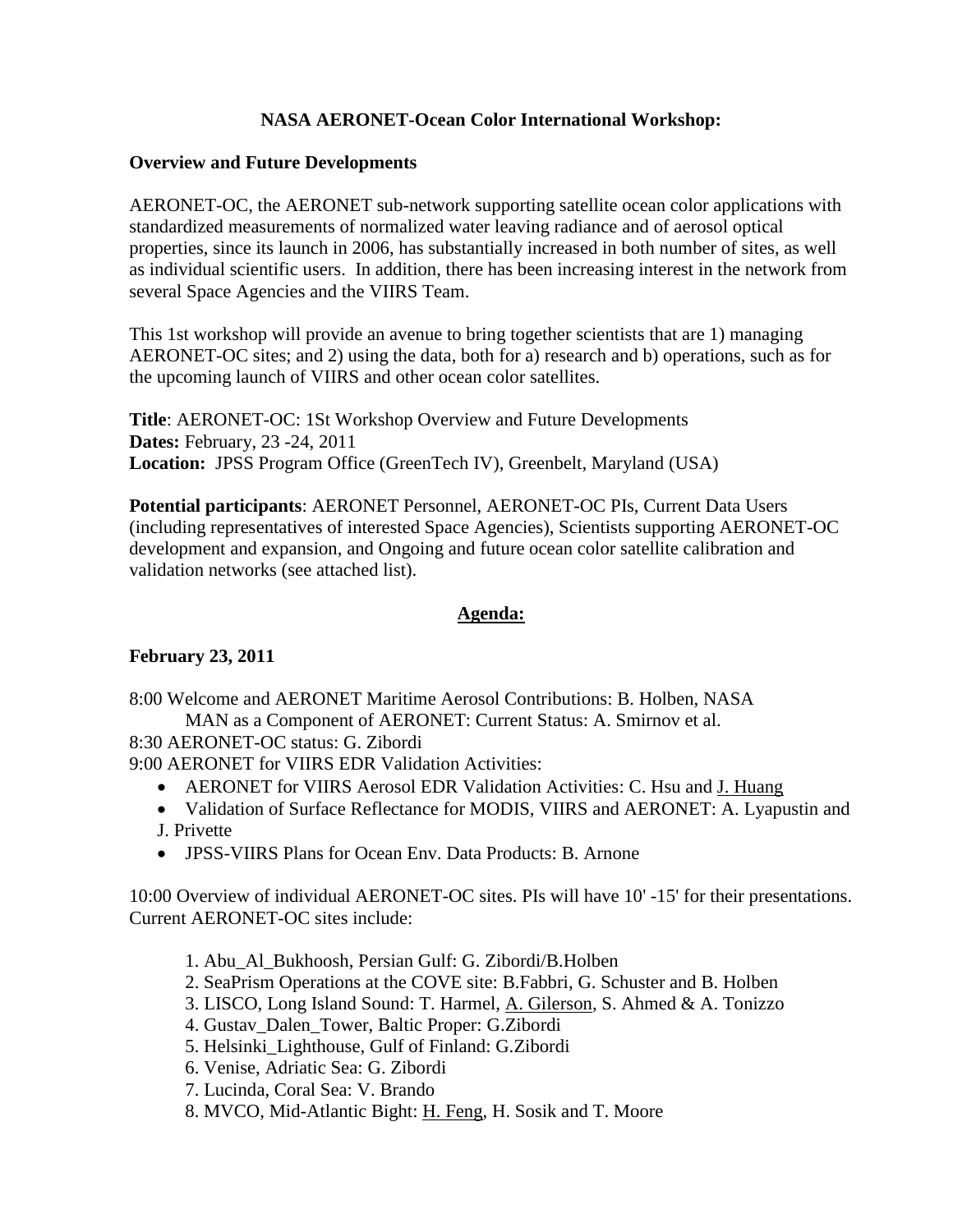9. Palgrunden Lake: S. Kratzer (Presented by Zibordi) 10. WaveCIS\_Site, Gulf of Mexico: B. Gibson, R. Arnone and A. Weidemann 11. Plans for AERONET-OC stations in turbid waters (Argentina and Belgium): A. Dogliotti and K. Ruddick

# 12:40 **Lunch Break**

- 13:30 Additional AERONET-OC sites under construction:
	- 11. U.S. West Coast: B. Jones, C. Davis and N. Tufillaro
	- 12. Gloria, Black Sea: G. Zibordi
- 13. Chevron gas platform, Gulf of Thailand: B. Holben

14:10 Application of Data Products: space agency prospectuses

- JPSS Program Office: Karen St. Germain's
- MERIS OC Product Validation: M. Bouvet, P. Goryl and J-P Huot
- MERMAD the MERIS Matchups Insitu data: K. Barker et al.
- GOCI Cal/Val Activity: The Status of KOREA AERONET-OC System: Y. Baek Son
- China: R. Ma (Presented by M. Wang)
- Orbit Opportunities for Innovative Cross-Sensor Validation: NPP\* Over-flying the A-Train: R. Murphy et al.
- 15:30 SeaPRISM Instrument calibration, traceability and characterization 20' each

SeaPrism Spectral Characterization: C. Johnson AERONET Calibration Facility: M. Sorokin, A Tran & P Kenny Measurement Protocols and Uncertainties: G. Zibordi

16:30 AERONET-OC data processing and quality assurance: I. Slutsker and G. Zibordi

16:50 AERONET-OC data handling and product distribution: D. Giles

17:10 AERONET-OC Future Plans:

-AERONET Expansion: G. Zibordi and B. Holben - Define new site at desired locations

18:00 Adjourn

## **February 24, 2011**

This day is entirely devoted to working groups (from 9:00 to 17:00)

Working Group I: **Application of AERONET-OC Data Products with Satellite Product Match-ups**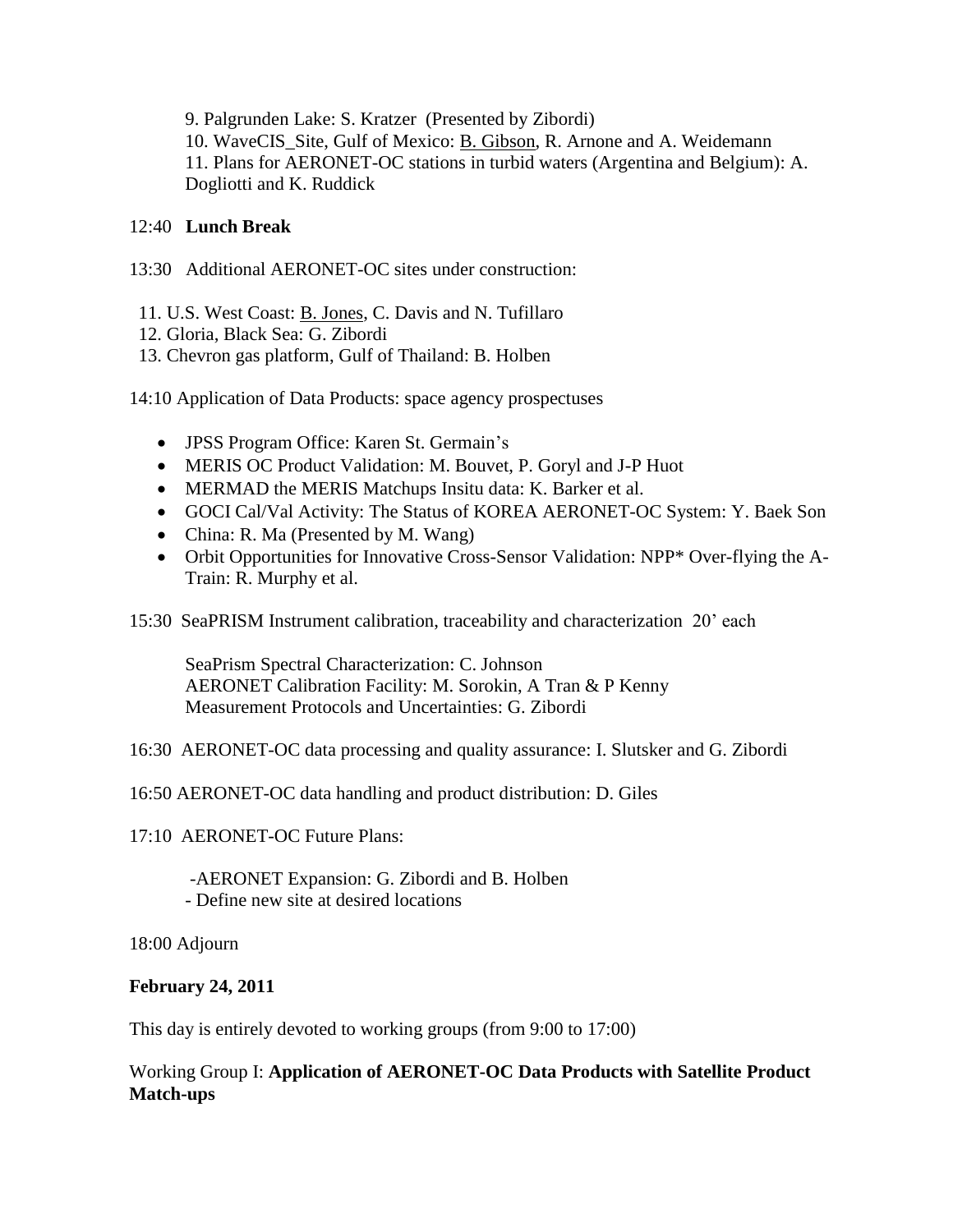Chair: Bob Arnone

Topics to be covered are:

- Inter-satellite product comparison and validation
- Atmospheric and in–water validations
- Assessing "in-situ" uncertainty
- Validation of satellite ocean color primary products;
- Minimization of uncertainties and biases in satellite ocean color products;
- Regional Vicarious Calibration of satellite ocean color sensors.

Presentations planned: 20' each

- NASA Ocean Color Calibration and Validation: B. Franz

- Spatial and Temporal Uncertainty of Satellite Ocean Color: Real Time Satellite-AERONET-OC Database: Arnone, Fargion, Weidemann et al.

-Satellite Covariance and Uncertainty Index at the AERONET–OC sites: Alvarez, Pennucci, Trees, Fargion

- Regional Application of AERONET-OC Data to Validation, Vicarious Calibration and Bias-Reduction: Zibordi

- Comparison of 3 SeaWIFS Atm. Correction Alg. for Turbid Waters Using AERONET-OC Meas.: Jamet, Goyens, Loisel, Riddick et al.

Development of New Aerosol Models for Atm. Correction of Ocean Color Sensors Data: Z. Ahmad

- Calibration and Validation for the SWIR-based Ocean Color Data Processing: M. Wang

Working group II: *Assessments and Future Developments of the AERONET-OC sites*

Chair: Giuseppe Zibordi

Topics to be covered are:

- Revision of measurement protocols, algorithms for data analysis and processing code.
- Expansion of in situ measurement at the sites;
- Independent assessment of measurements and data products;
- Cross-comparison of instrument calibrations.

## Presentation planed: -- 20' each

Deployment requirements for AERONET-OC instruments: G. Zibordi Band-shift corrections for match-up analysis: G. Zibordi Remove of surface reflected light: Z. Lee, Y. Ahm, C. Mobley and B. Arnone LISCO: Multi and Hyperspectral Above-water Measurements for Satellite Validation & Times Series Production: Ahmed, Gilerson, Harmel & Tonizzo

#### 16:00 Closure

 -Summary of recommendations from each working group -Action plans